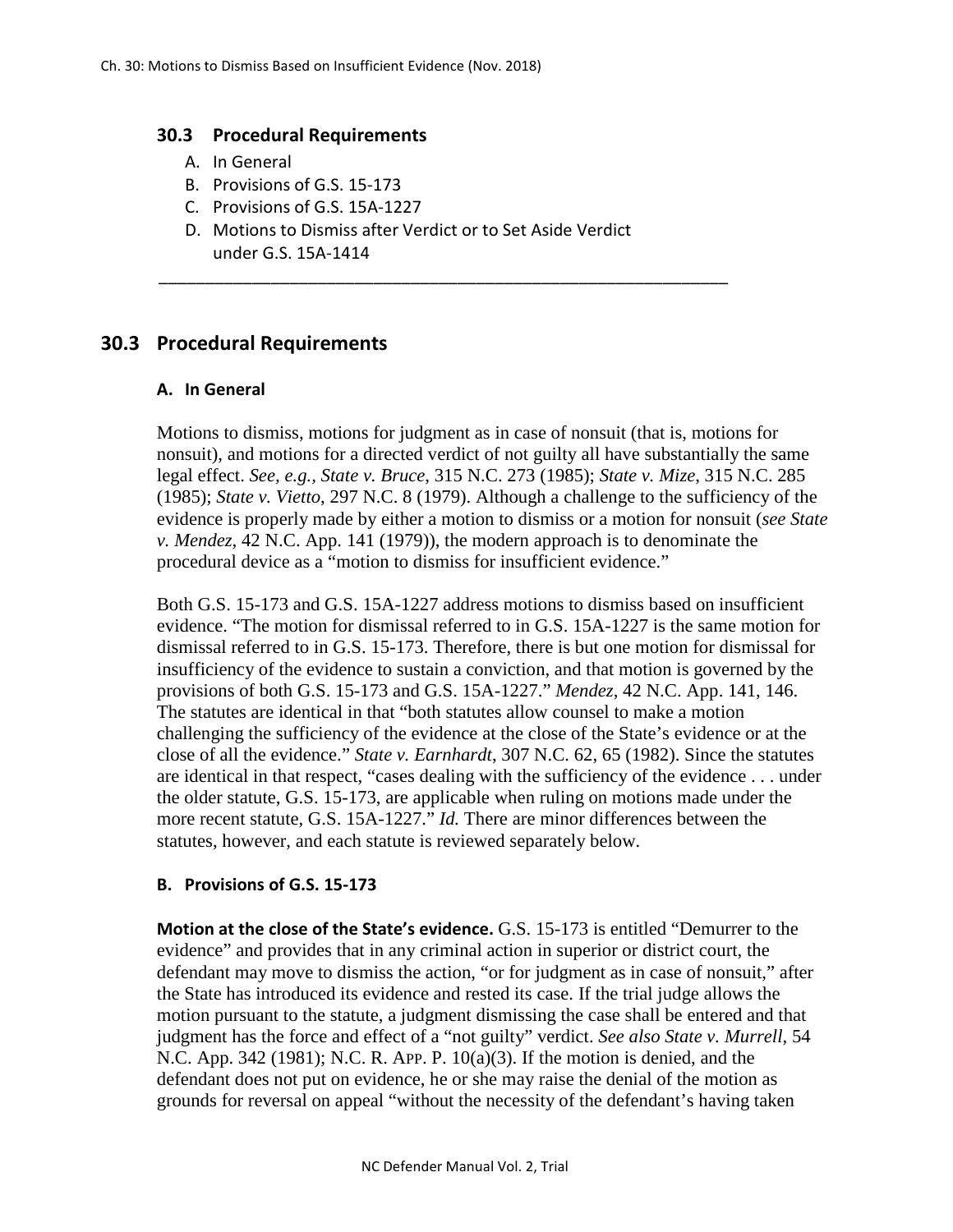exception to such denial," i.e., without taking further steps to preserve the issue. G.S. 15- 173.

**Introduction of defense evidence waives earlier motion.** If the defendant introduces evidence, he or she waives the motion for dismissal made at the close of the State's evidence and cannot then raise the issue of sufficiency on appeal unless he or she renews the motion to dismiss at the close of all the evidence. G.S. 15-173; *see also State v. Bruce*, 315 N.C. 273 (1985) (because defendant offered evidence following the trial judge's denial of his motion for dismissal at the close of the State's evidence, the denial of that motion was not properly before the supreme court for review); *State v. Mendez*, 42 N.C. App. 141 (1979) (by presenting evidence, defendant waived his right to assert the denial of his motion to dismiss at the close of the State's evidence as a ground for appeal); N.C. R. APP. P. 10(a)(3).

**Effect of introduction of evidence by co-defendant.** Where defendants are tried jointly and one does not introduce evidence, the defendant who does not introduce evidence is entitled to have his or her motion to dismiss for insufficiency of the evidence considered on the basis of the facts in evidence when the State rested its case—that is, in resisting the moving defendant's motion, the State may not rely on any evidence introduced by the codefendant. *See State v. Frazier*, 268 N.C. 249 (1966); *State v. Kirkwood*, 229 N.C. App. 656 (2013); *State v. Berryman*, 10 N.C. App. 649 (1971). This rule applies even if the attorney for the defendant who does not introduce evidence cross-examines the witnesses for the co-defendant (as long as the cross-examination does not constitute the "introduction" of evidence). *See State v. DiNunno*, 67 N.C. App. 316, 319 (1984) (defense counsel did not "introduce" evidence within the meaning of G.S. 15-173 when he cross-examined the co-defendant as to the events leading up to and surrounding the arrest where "he did not attempt to elicit substantive evidence beneficial to the defendant DiNunno"); *see also infra* § 33.5B, What Constitutes "Introduction" of Evidence (discussing what constitutes the "introduction" of evidence in determining whether the defendant has lost the right to last argument).

**Motion at the close of all the evidence.** The defendant may move to dismiss at the close of all the evidence regardless of whether he or she moved to dismiss at the close of the State's evidence. If the judge grants the motion at the close of all the evidence, a judgment dismissing the case shall be entered and that judgment has the force and effect of a "not guilty" verdict. If the motion is denied, the defendant may raise the denial of the motion as grounds for reversal on appeal without taking further steps to preserve the issue. G.S. 15-173; *see also* N.C. R. APP. P. 10(a)(3).

# **C. Provisions of G.S. 15A-1227**

**Timing of motion.** G.S. 15A-1227 details additional times when a defendant may make a motion for dismissal for insufficiency of the evidence, but the requirements are essentially the same as under G.S.  $15-173$ . Under G.S.  $15A-1227(a)$ , a motion to dismiss may be made: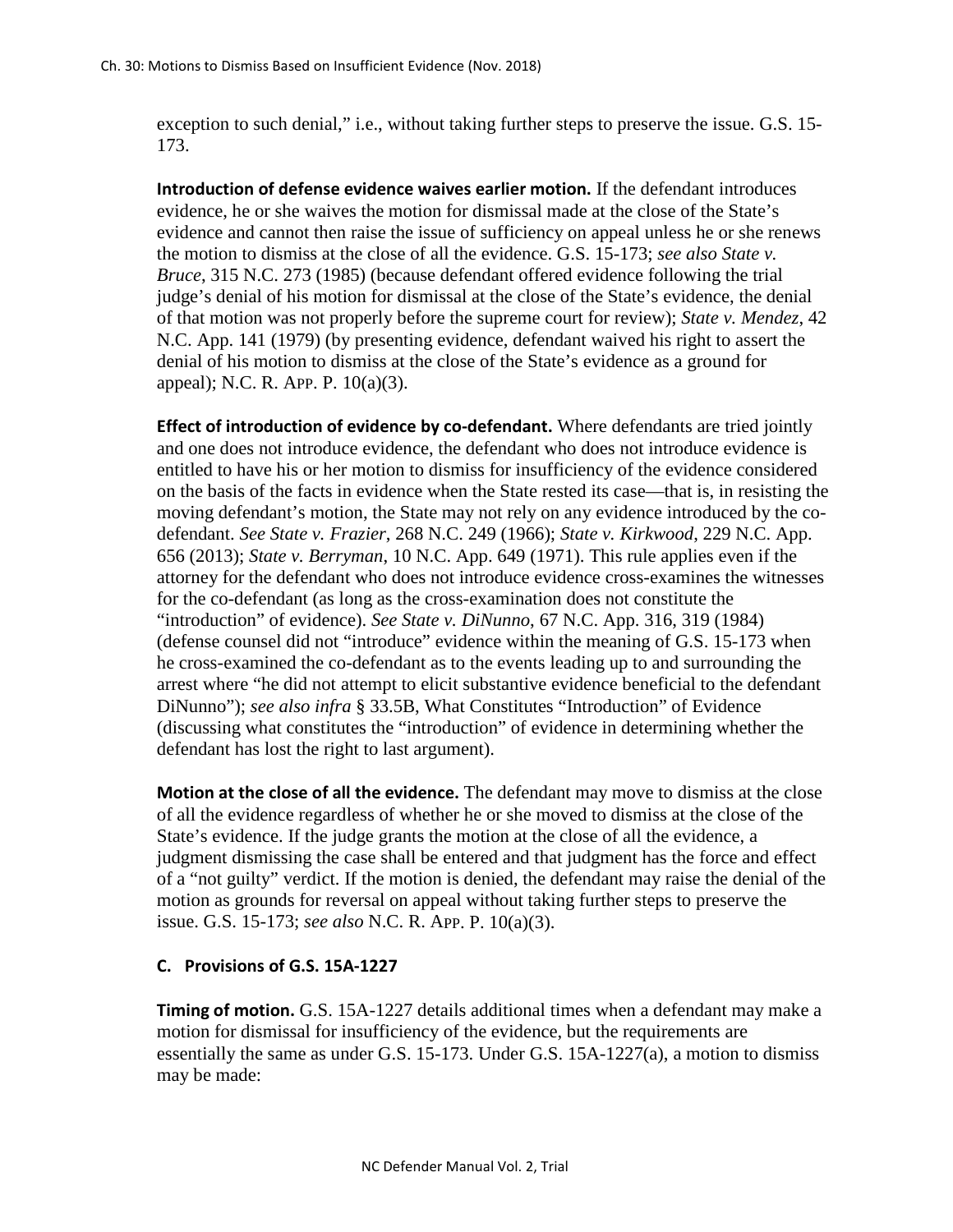- at the close of the State's evidence;
- at the close of all the evidence:
- after return of a verdict and before entry of judgment; and
- after discharge of the jury without a verdict and before the end of the session.

A motion to dismiss for insufficiency of the evidence may not be made any earlier than at the close of the State's evidence. *See State v. Seward*, 362 N.C. 210, 216 (2008) (once the grand jury has determined the sufficiency of evidence to support a charge, a trial judge "may not pass on the sufficiency of that evidence again until after the State has had an opportunity to present its case-in-chief").

If the defendant fails to make a motion to dismiss at the close of the State's evidence or after all the evidence, he or she may still make the motion for dismissal at the later times indicated in the statute. *See* G.S. 15A-1227(b).

**Introduction of defense evidence waives earlier motion.** Unlike G.S. 15-173, G.S. 15A-1227 does not have a specific provision stating that when a defendant introduces evidence, he or she waives any motion made at the close of the State's evidence and cannot thereafter raise that issue on appeal. Nevertheless, the courts have held that if a defendant introduces evidence, only his or her motion to dismiss made at the close of all the evidence will be considered on appeal. *See State v. Mendez*, 42 N.C. App. 141 (1979); *see also* N.C. R. APP. P. 10(a)(3).

**Ruling on motion required.** The trial judge must rule on a motion to dismiss for insufficient evidence before the trial may proceed further. G.S. 15A-1227(c). This rule of criminal procedure recognizes the potential injustice of permitting a judge to take the ruling on a motion to dismiss for insufficient evidence under advisement in order to wait and see what the jury does. *See State v. Kiselev*, 241 N.C. App. 144 (2015) (noting that if a criminal defendant is subjected to trial and has the charges dismissed before the jury returns a verdict, the State cannot appeal since double jeopardy prohibits further prosecution); *see also infra* § 30.4B, State's Right to Appeal from Dismissals Based on Insufficient Evidence.

If a trial judge fails to timely rule on the motion in violation of this statute, the appellate courts will review the error to see if the defendant was prejudiced by the judge's failure to do so. *See Kiselev*, 241 N.C. App. 144; *State v. Hernandez*, 188 N.C. App. 193 (2008). If there is a reasonable possibility that the trial judge would have granted the defendant's motion to dismiss, then the error will be found to be prejudicial. *Kiselev*, 241 N.C. App. 144 (prejudicial error found where trial judge deferred ruling on defendant's motion to dismiss and permitted jury to deliberate; dismissal of State's appeal was appropriate remedy where trial judge granted the motion to dismiss after the jury convicted defendant of the charge and indicated that the ruling would have been the same if made at the close of evidence); *cf. Hernandez*, 188 N.C. App. 193 (error, but not prejudicial, for judge to reserve ruling on defendants' motions to dismiss until after the jury returned its verdicts because it was more likely that the judge would have denied the motions had he not reserved ruling, and there was sufficient evidence to withstand defendants' motions to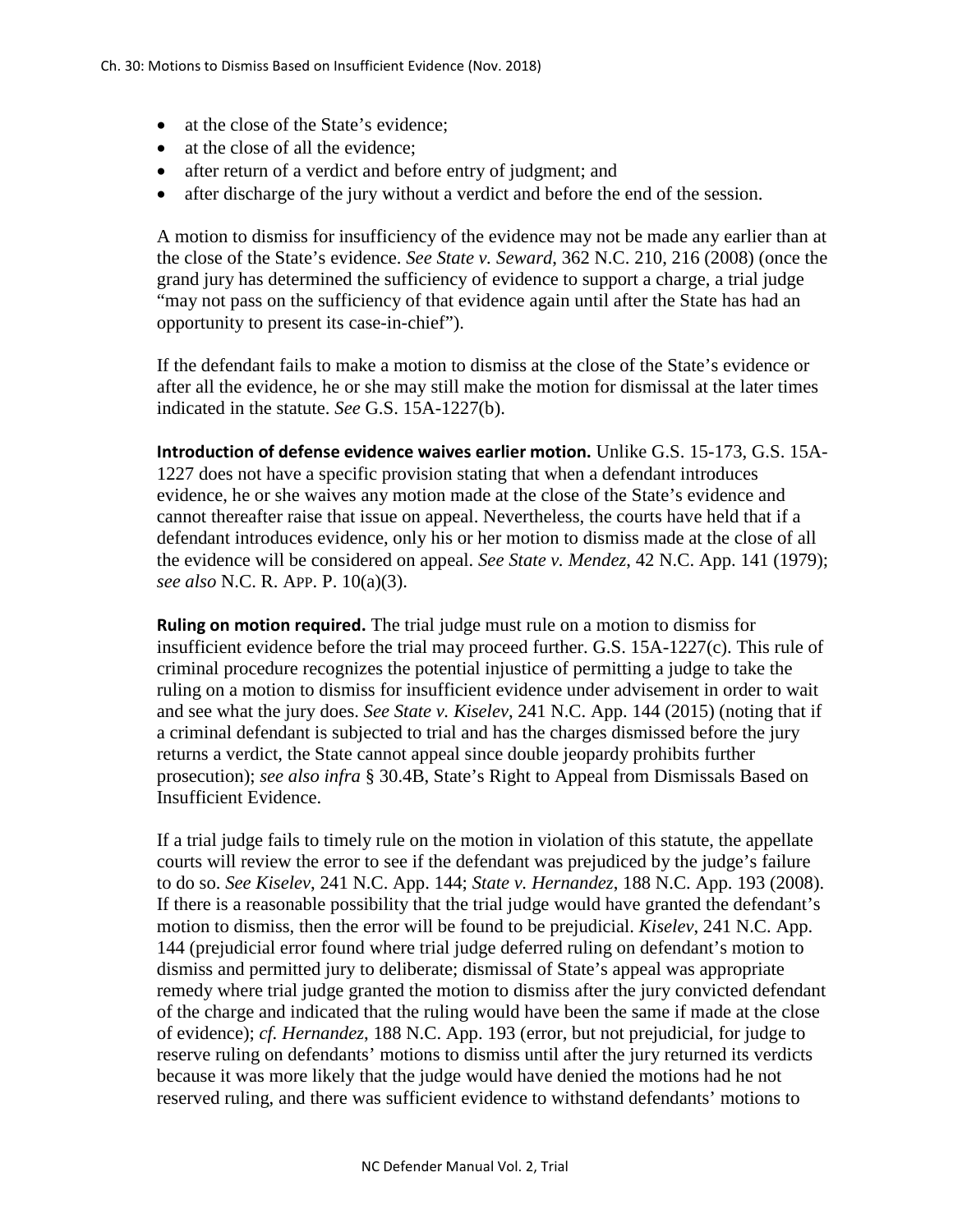dismiss); *State v. Garnett*, 4 N.C. App. 367, 371 (1969) (holding that judges should rule on every motion for nonsuit but the judge's failure to do so was not prejudicial error under the circumstances because "[t]here was ample evidence against this defendant to withstand the motion for judgment as of nonsuit and to require the submission of this case to the jury").

**Motion required to preserve issue on appeal.** G.S. 15A-1227(d) states that "[t]he sufficiency of all evidence introduced in a criminal case is reviewable on appeal without regard to whether a motion has been made during trial." G.S. 15A-1446(d) $(5)$  likewise allows the sufficiency of the evidence to be reviewed on appeal "even though no objection, exception or motion has been made in the trial division." *This is not correct!* The N.C. Court of Appeals has held that the statutes conflict with N.C. Rule of Appellate Procedure  $10(b)(3)$  [now, R. 10(a)(3)], which provided that a defendant had no right on appeal to raise the issue of the insufficiency of the evidence to prove the crime charged unless he or she moved to dismiss the action at trial. *See State v. O'Neal*, 77 N.C. App. 600 (1985). Likewise, the N.C. Supreme Court has held that "[t]o the extent that N.C.G.S. 15A-1446(d)(5) is inconsistent with N.C. R. App. P. 10(b)(3) [now, R. 10(a)(3)], the statute must fail." *State v. Stocks*, 319 N.C. 437, 439 (1987); *see also State v. Blackmon*, 208 N.C. App. 397, 400 n.1 (2010) ("The subsection of Rule 10 cited by the *Stocks* Court is now subsection (a)(3), pursuant to our revised Rules of Appellate Procedure that took effect on 1 October 2009.").

Accordingly, to preserve the issue for appeal, the defendant must make a motion to dismiss at the close of the State's evidence if the defendant does not introduce any evidence and must make a motion to dismiss at the close of all the evidence if he or she introduces evidence. As under G.S. 15-173, the defendant may make a motion to dismiss at the close of all the evidence without having made a motion to dismiss at the close of the State's evidence. *See* N.C. R. APP. P. 10(a)(3).

**Uniform standard.** Regardless of when it was made, a defendant's motion to dismiss under G.S. 15A-1227 is determined by the trial judge under a uniform standard. *See supra* § 30.1, Legal Standard (discussing the "substantial evidence" test). The same standard applies whether the motion to dismiss was made at the close of the State's evidence, at the close of all the evidence, after return of the verdict but before entry of judgment, or after discharge of the jury without a verdict and before the end of the session. *See State v. Scott*, 356 N.C. 591 (2002).

## **D. Motions to Dismiss after Verdict or to Set Aside Verdict under G.S. 15A-1414**

**Motion for appropriate relief based on insufficiency of the evidence.** Under G.S. 15A- $1414(b)(1)c$ , a defendant may file a motion for appropriate relief after return of the verdict asserting that "[t]he evidence, at the close of all the evidence, was insufficient to justify submission of the case to the jury." This ground may be asserted even if the defendant made no prior motion to dismiss based on insufficient evidence. *Id.* In reviewing the defendant's contention under this statute, the same "substantial evidence" test as set out *supra* in § 30.1 is used by the trial judge to determine whether the motion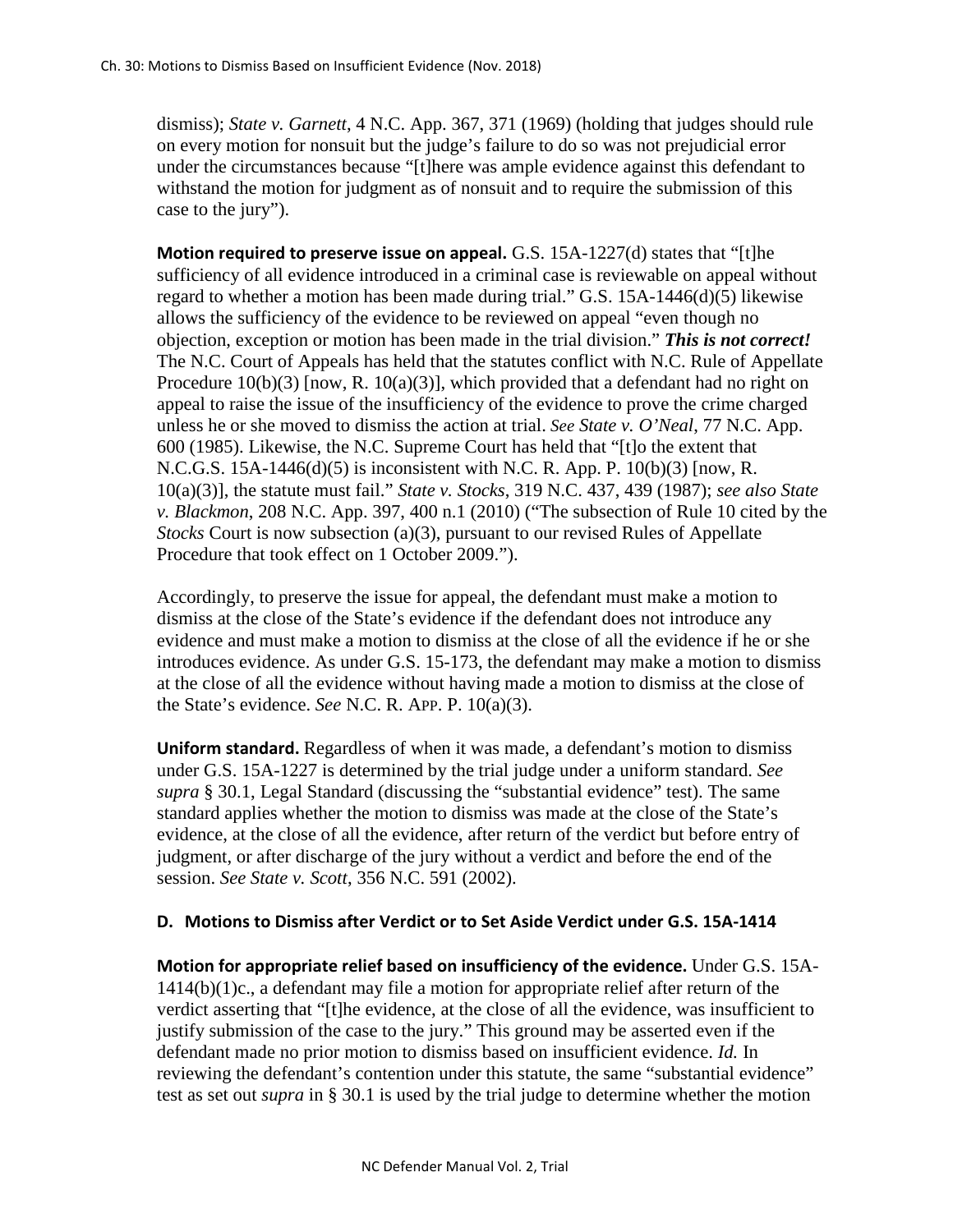should be granted. *See State v. Acklin*, 71 N.C. App. 261 (1984) (citing *State v. Earnhardt*, 307 N.C. 62 (1982)).

**Motion to set aside the verdict as against the weight of the evidence.** Under G.S. 15A-1414(b)(2), a defendant may file a motion for appropriate relief asserting that "[t]he verdict is contrary to the weight of the evidence." This motion is appropriately made when the State's evidence is legally sufficient to go to the jury but the evidence favorable to the defendant (whether offered by the defendant or the State) has greater probative force than the evidence introduced against him or her. *See Roberts v. Hill*, 240 N.C. 373 (1954). This type of motion requires the trial judge to appraise the testimony and exercise discretion in determining whether the verdict is contrary to the greater weight of the evidence. In ruling on the motion, the judge may consider "the number of witnesses, their intelligence, their opportunity of knowing the truth, their character, their behavior on the examination, and all the circumstances on both sides." *Id.* at 381 (citations omitted). Criminal appellate decisions in North Carolina have cited *Roberts*, a civil case, with approval. *See, e.g., State v. Puckett*, 46 N.C. App. 719 (1980).

Since this motion is addressed to the trial judge's discretion, the refusal to grant the motion will not be disturbed on appeal absent an abuse of that discretion. *See, e.g., State v. Acklin*, 71 N.C. App. 261 (1984) (comparing standards for motion for appropriate relief after verdict based on insufficiency of the evidence under G.S. 15A-1414(b)(1)c. and based on the verdict being against the weight of the evidence under G.S. 15A-1414(b)(2)); *State v. Cauthen*, 66 N.C. App. 630, 635 (1984) (finding no abuse of discretion by trial judge even though defense expert's testimony as to defendant's mental condition was not contradicted; "[a]n expert's diagnosis of mental illness is not conclusive, and the question of insanity is one for the jury") (citation omitted).

If the evidence is sufficient to take the case to the jury, an appellate court is unlikely to find an abuse of discretion in the trial judge's refusal to find the verdict to be against the weight of the evidence. *See State v. Batts*, 303 N.C. 155 (1981) (finding no abuse of discretion in those circumstances); *Puckett*, 46 N.C. App. 719, 724 (finding no abuse of discretion in light of the victim's identification of defendant even though defendant presented alibi witnesses whose testimony led to the conclusion that it would have been "virtually impossible" for him to have robbed her). Likewise, the granting of such a motion will not be disturbed on appeal absent an abuse of discretion. *See State v. Surles*, 55 N.C. App. 179 (1981) (court upheld district court's decision to set aside its own verdict of guilty; however, appellate court remanded case for new trial, holding that district court could not enter verdict of not guilty after setting aside verdict on ground that it was against weight of evidence); *accord State v. Morgan*, 108 N.C. App. 673 (1993) (following *Surles* and also discussing court's authority to modify sentence after verdict).

**Timing of motions.** Motions made under G.S. 15A-1414 must be filed after the verdict but not more than ten days after entry of judgment. G.S. 15A-1414(a). Motions may be made and acted on by the trial judge even if notice of appeal has already been given. G.S. 15A-1414(c).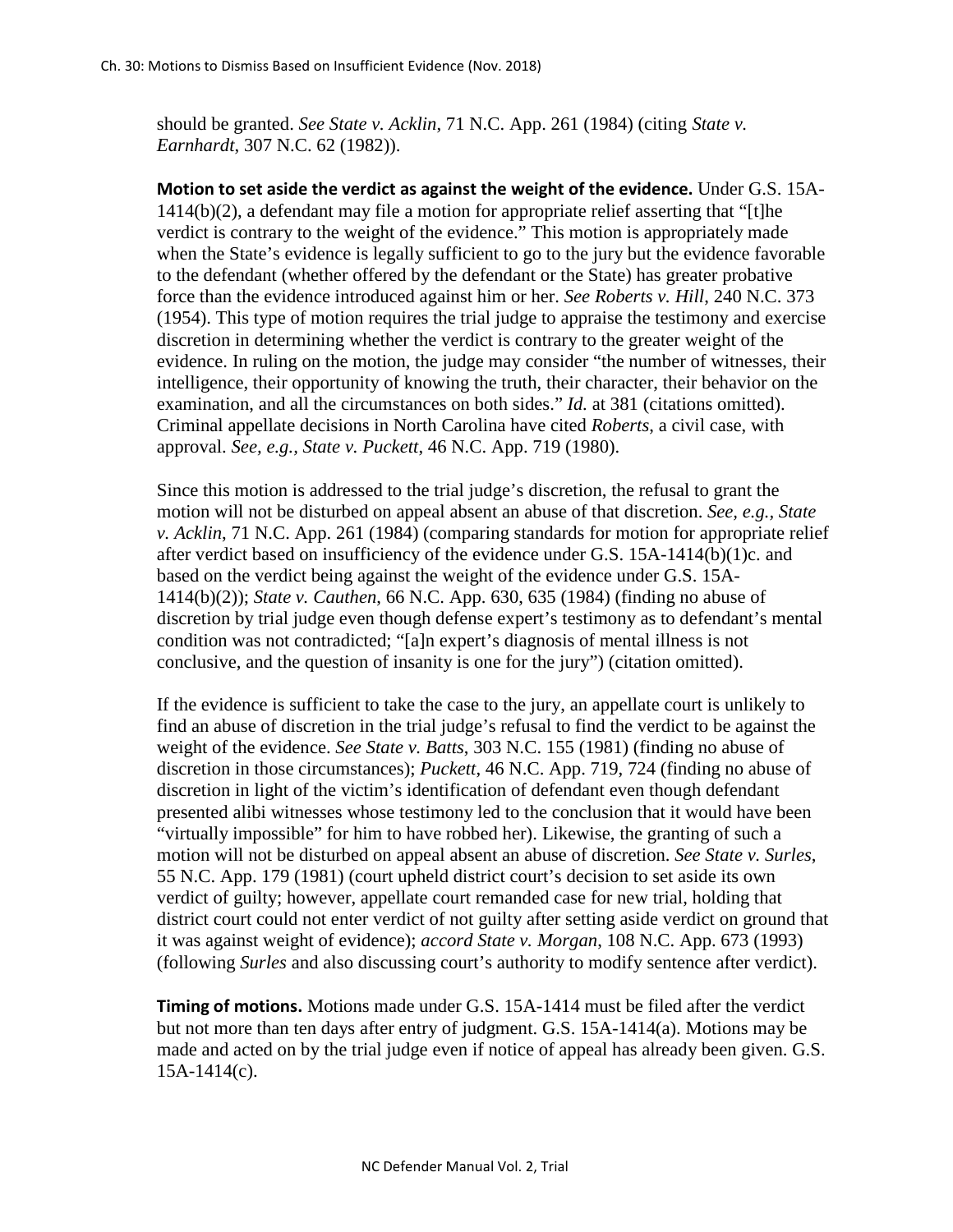*Practice note: Always* move to dismiss *all* of the charges at the close of the State's evidence and again at the close of all the evidence if you have presented evidence even if it appears the evidence is sufficient and you may not wish to be heard on all of the specific charges. If you do not move to dismiss all of the charges for insufficient evidence and the client is convicted on charges not covered by your motion, the appellate attorney is precluded from arguing insufficiency of the evidence with respect to those charges on appeal. Likewise, if you move to dismiss based only on the insufficiency of the evidence as to one element of the charge, or based on a particular legal theory, the appellate attorney is precluded from arguing insufficiency of the evidence with regard to the other elements or legal theories. *See, e.g., State v. Euceda-Valle*, 182 N.C. App. 268, 271 (2007) (appellate review waived where defendant argued on appeal that the State failed to prove that he possessed the vehicle with the cocaine in the trunk but his motion to dismiss at trial was based upon a lack of an ownership interest in the vehicle and a lack of actual knowledge that there was a controlled substance inside); *State v. Shelly*, 181 N.C. App. 196, 205 (2007) (defendant's appellate argument based on the rule of corpus delicti was waived where he had argued accident in his "motion for judgment of acquittal" in the court below).

If the judge does not automatically send the jury out after the State or the defendant rests in order to give you an opportunity to make the motion, ask to be heard outside the presence of the jury before making your motion. *See State v. Shore*, \_\_\_ N.C. App. \_\_\_, 814 S.E.2d 464 (2018) (rejecting defendant's argument that the trial judge expressed an opinion on the evidence when he denied defendant's motion to dismiss in the presence of the jury; defendant did not ask to have the ruling made outside the jury's presence, object to the ruling, or move for a mistrial on this account); *see also State v. Welch*, 65 N.C. App. 390 (1983) (same).

If you forget to move to dismiss at the close of the State's evidence, you can always move to dismiss at the close of all the evidence. It is always preferable to move to dismiss before the return of the verdict, but if you fail to move to dismiss during the trial, be sure to make a motion to dismiss for insufficiency of the evidence after return of a verdict against the defendant. (A post-verdict ruling that the evidence was insufficient, however, would not bar the State from appealing and potentially having the conviction reinstated. *See infra* § 30.4B, State's Right to Appeal from Dismissals Based on Insufficient Evidence.) To preserve the denial of a motion to dismiss for appellate purposes, you must make sure that your motion and the trial judge's ruling are made on the record and not at an unrecorded bench conference or in chambers. *See* N.C. R. APP. P. 10.

The N.C. Court of Appeals is continuing its trend of denying review after considering the reasons given by trial counsel in support of a motion to dismiss. *See, e.g., State v. Walker*, \_\_\_ N.C. App. \_\_\_, 798 S.E.2d 529 (2017) (holding that because defense counsel argued that the evidence was insufficient as to specific elements and did not make a general motion to dismiss challenging the sufficiency of each element of each charge, he could not "swap horses" on appeal and argue that the evidence was insufficient to prove a different element of the same charged offense); *see also State v. Scaturro*, \_\_\_ N.C. App. \_\_\_, 802 S.E.2d 500 (2017) (finding that defendant failed to preserve his right to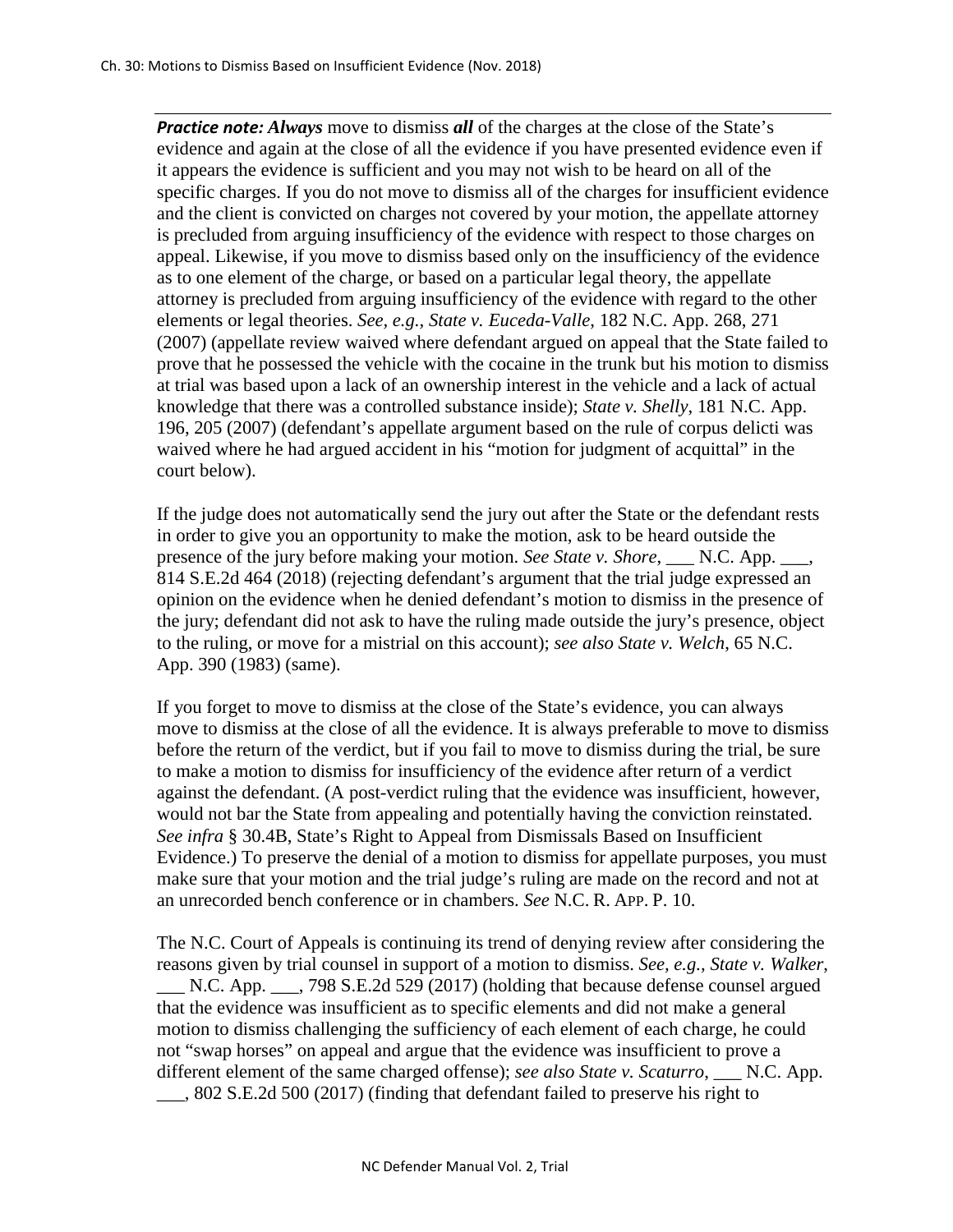appellate review of his fatal variance argument where his motion to dismiss the charge at trial was based solely on the insufficiency of the evidence and defendant failed to allege a fatal variance between the indictment and the proof at trial). To ensure that appellate counsel can raise any meritorious insufficiency issue, trial counsel should always make a general, global motion to dismiss all charges before arguing additional specific reasons in support of the motion to dismiss. *See State v. Glisson*, N.C. App. 1, 796 S.E.2d 124, 127 (2017) (holding that trial counsel's specific argument as to one aspect of insufficiency did not preclude defendant from challenging other insufficiencies of the evidence on appeal where trial counsel also made a "global" or "prophylactic" motion to dismiss the charges); *State v. Pender*, 243 N.C. App. 142, 152–53 (2015) (rejecting the State's argument that defendant was limited on appeal to raising insufficiency issues as to the two specific elements that he argued at trial; defendant preserved issues on all elements "because defendant's initial motion to dismiss was based on insufficient evidence and defendant referenced each of the crimes with which he was charged").

Counsel may use the following "magic words" to ensure preservation:

Your Honor, the defense makes a general, global motion to dismiss all charges on the grounds that the evidence is insufficient as a matter of law on each and every element of each charge to support submission of the charge to the jury, AND that submission to the jury would therefore violate the Fourteenth Amendment to the U.S. Constitution and article I, § 19 of the N.C. Constitution. Further, the defense moves to dismiss each charge on the grounds that, as to each charge, there is a variance between the crime alleged in the indictment and any crime for which the State's evidence may have been sufficient to warrant submission to the jury, AND that submission to the jury would therefore violate the Fifth, Sixth, and Fourteenth Amendments to the U.S. Constitution and article I, § 19 of the N.C. Constitution.

After making the above general motions to dismiss, then lay out the specific insufficiency arguments, as well as specific variance arguments, if there are any. If you make a specific insufficiency or variance argument, then say, "But I want to reiterate, your Honor, that the defense is also making a general, global motion to dismiss for insufficiency of the evidence as to all charges and all elements and a general, global motion to dismiss for fatal variance as to all charges and all elements."

If the trial judge questions your global motion to dismiss based on his or her opinion that your argument is disingenuous or frivolous due to the sufficiency of the evidence as to particular elements or to the absence of a variance, you can respectfully assure the judge that Appellate Rule 10, as interpreted by the Court of Appeals, requires a general motion to dismiss in order to preserve any meritorious insufficiency argument that can be made on appeal. You can cite the cases discussed above as supporting your assertion regarding Appellate Rule 10. If necessary, argue that while Rule 3.1 of the N.C. State Bar Rules of Professional Conduct states that an attorney may not assert a frivolous issue, it also states that "[a] lawyer for the defendant in a criminal proceeding . . . may nevertheless so